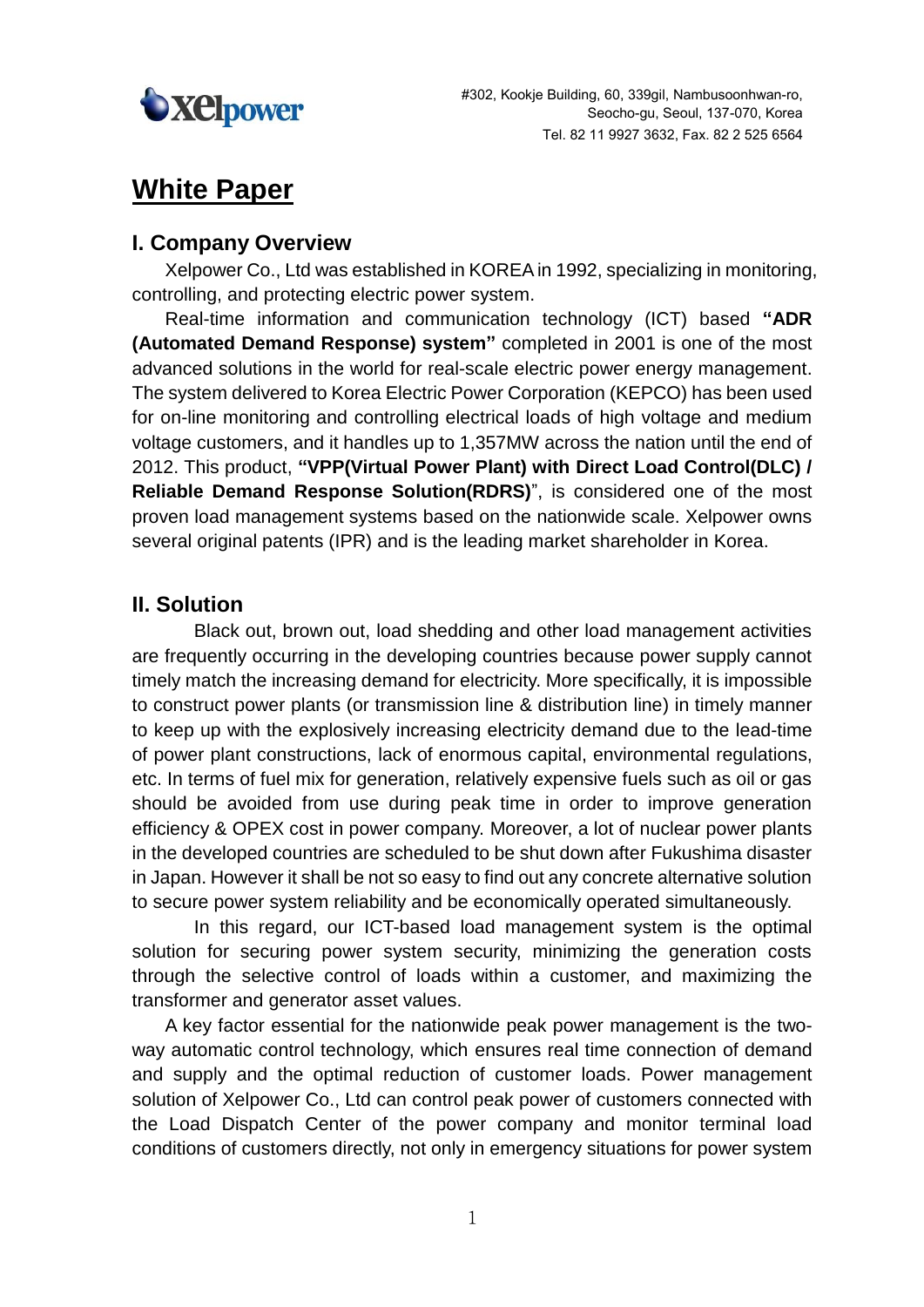

security but also in normal operating conditions for minimizing the tariffs. Such secured nationwide loads are aggregated in a real-time basis, which is operable any time in the country in order to reduce and manage the national energy resources efficiently.

Xelpower Co., Ltd has greatly contributed in increasing power system reliability and reducing CO<sup>2</sup> emissions in Korea through IT-based reliable demand response solution (i.e., Direct Load Control system) preferentially to Korea Electric Power Corporation (KEPCO) and Korea Energy Management Corporation (KEMCO) since 2001. Xelpower had installed for approximately 816 high voltage and medium voltage customers within the country as of 2009. KEPCO could control peak power of up to 1,357MW in 2010 in a real-time & ADR basis that had reduced infrastructure investment for power plant construction.

The demand control center in the load dispatch center of the power company can directly monitor and manage the loads of customers through Energy Management Devices within customers in a real time basis. The demand control center automatically controls the loads of the customers according to the scenario or optimization rules from the DLC/RDRS center in case of unbalance between demand and supply. The system can cooperate with the AGC (Automatic Governor Control) in EMS (Energy Management System) of the national load dispatch center of power system operator.

Xelpower Co., Ltd has been the market share leader in this area and has been building the know-how since 2001 by supplying, installing and operating this power load control system.

| Year                        | Peak KW at KEPCO sites   | Peak KW at KEMCO sites   | <b>Total sites</b> |
|-----------------------------|--------------------------|--------------------------|--------------------|
| 2001                        | 290,869 KW at 21 sites   |                          | 21 sites           |
| 2002                        | 418,552 KW at 45 sites   | 290,000 KW at 228 sites  | 273 sites          |
| 2003                        | 261,820 KW at 79 sites   | 370,000 KW at 49 sites   | 128 sites          |
| 2004                        | 207,580 KW at 60 sites   | 268,064 KW at 122 sites  | 182 sites          |
| 2005                        | 146,221 KW at 56 sites   | 218,792 KW at 83 sites   | 139 sites          |
| 2006                        | 36,900 KW at 9 sites     | 15,326 KW at 38 sites    | 47 sites           |
| 2007                        | 7,000 KW at 4 sites      |                          | 4 sites            |
| 2008                        | 1,400 KW at 2 sites      | -                        | 2 sites            |
| 2009                        | 39,790 KW at 20 sites    | $\blacksquare$           | 20 sites           |
| <b>Accumulated</b><br>Total | 1,410,132KW at 296 sites | 1,162,182KW at 520 sites | 2,572 MW 816 sites |

■ Status of peak power demand management of Korea Power Corporation (KEPCO) and Korea Energy Management System (KEMCO)

On–line ADR Solution of Xelpower., Co. Ltd is composed of Central Server System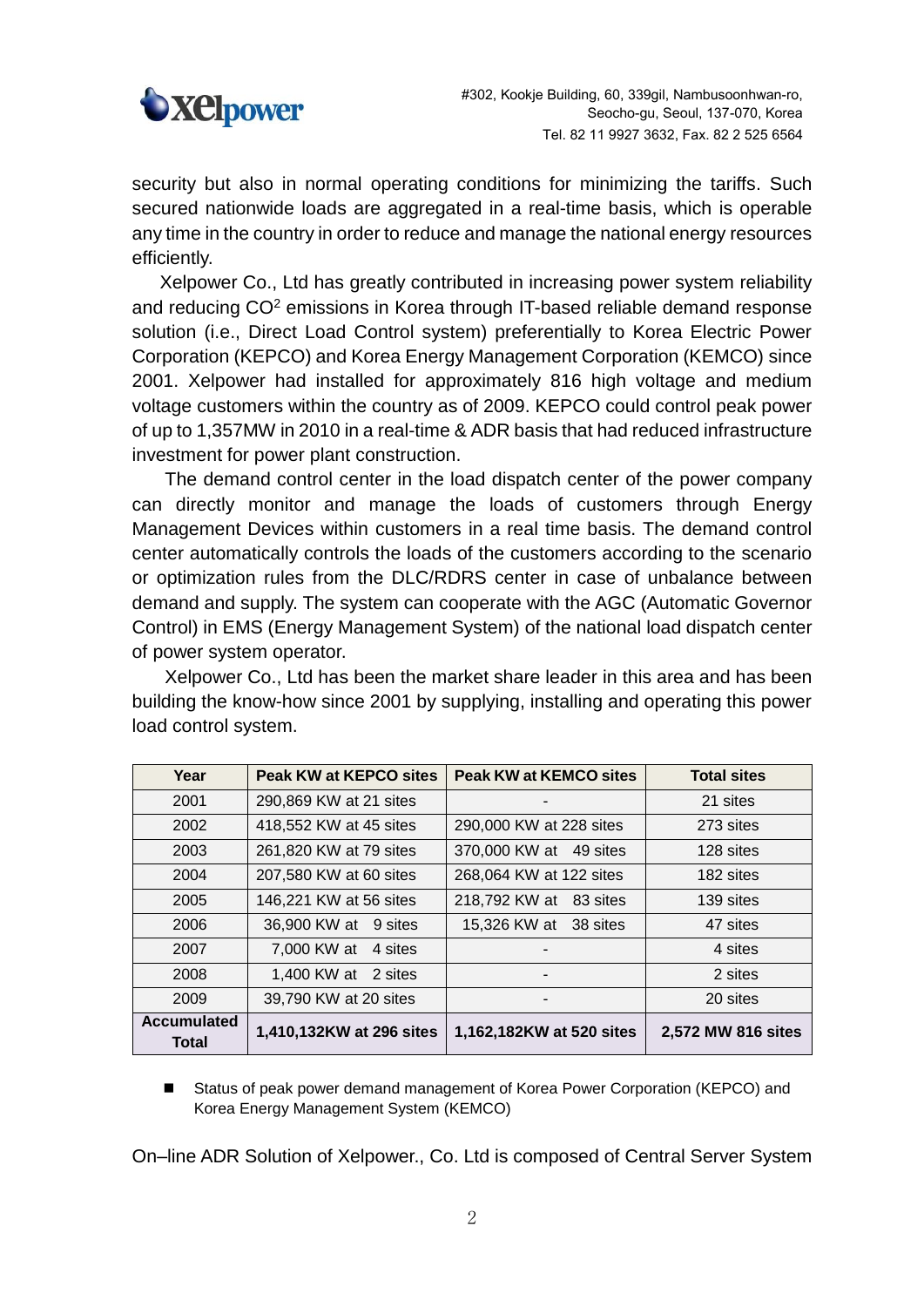

#302, Kookje Building, 60, 339gil, Nambusoonhwan-ro, Seocho-gu, Seoul, 137-070, Korea Tel. 82 11 9927 3632, Fax. 82 2 525 6564

installed in the power system operators or power companies and EMD (Energy Management Device) and RCU (Remote Control Unit) installed in the customer side field.



■ Total System Configuration

#### **Central Server System**

It supports various IT-based on-line communication networks (Internet, telephone and mobile communication network) and allows for management of major loads of customers in real time by connecting 'nation-wide EMS' to remote EMD installed within customers through exclusive purpose database.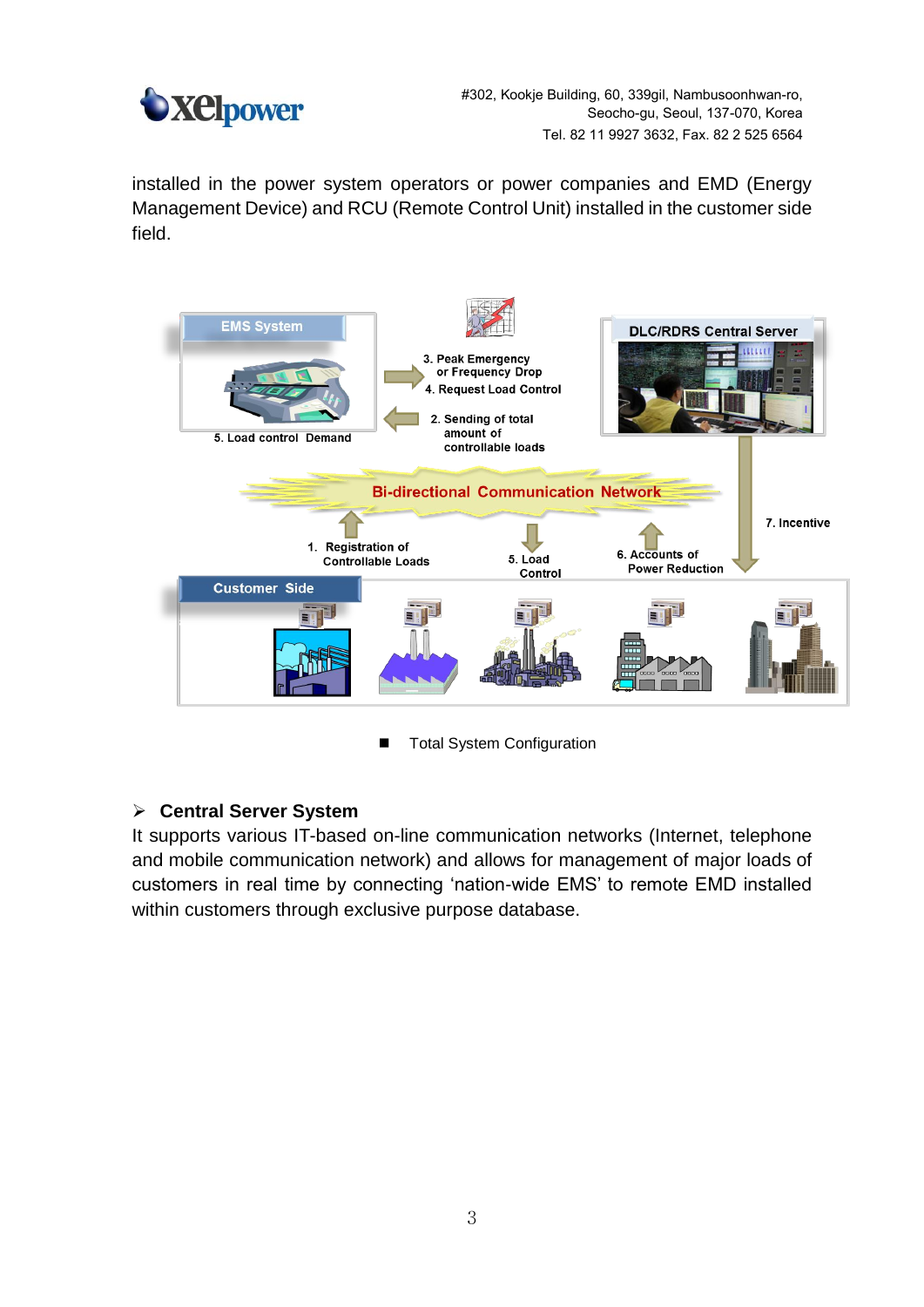

Center Server Screen

#### **Major Specifications**

- $\checkmark$  Direct load control through interconnection of EMS
- $\checkmark$  Management of historical demand of customers
- $\checkmark$  Location information of customers
- $\checkmark$  Function of data analysis for each area load significance
- $\checkmark$  Function of data analysis for customer load patterns
- $\checkmark$  Optimal algorithm for customer control
- $\checkmark$  Remote setting of EMDs

#### **Customer System**

The EMD device installed in the distribution panel of the customer monitors and automatically controls the loads of the customer by itself, or it enables remote control by DLC/RDRS central server in the center. In addition, the RCU devices make it possible to connect/disconnect and manage remote loads in the customer based on wire or wireless communication network and take charge of supporting the function of Measurement and Verification of power where power system

protection function and power quality analysis functions can be added.

#### Major Specifications

- $\checkmark$  Accuracy of 0.5 class measurement
- $\checkmark$  Measurement of 3-phase voltage/current, power factor, frequency, and power (measurement and analysis of 15 times frequency harmonic wave)
- $\checkmark$  Automatic control function of power load (ADR: Automatic DR)
- $\checkmark$  Predictive Management of demand prior to peak times
- $\checkmark$  Execution of direct load control function by being connected with remote server through various communication networks
- $\checkmark$  Execution of power quality analysis function and power protection function



■ EMD (Energy Management Device)



RCU (Remote Control Unit)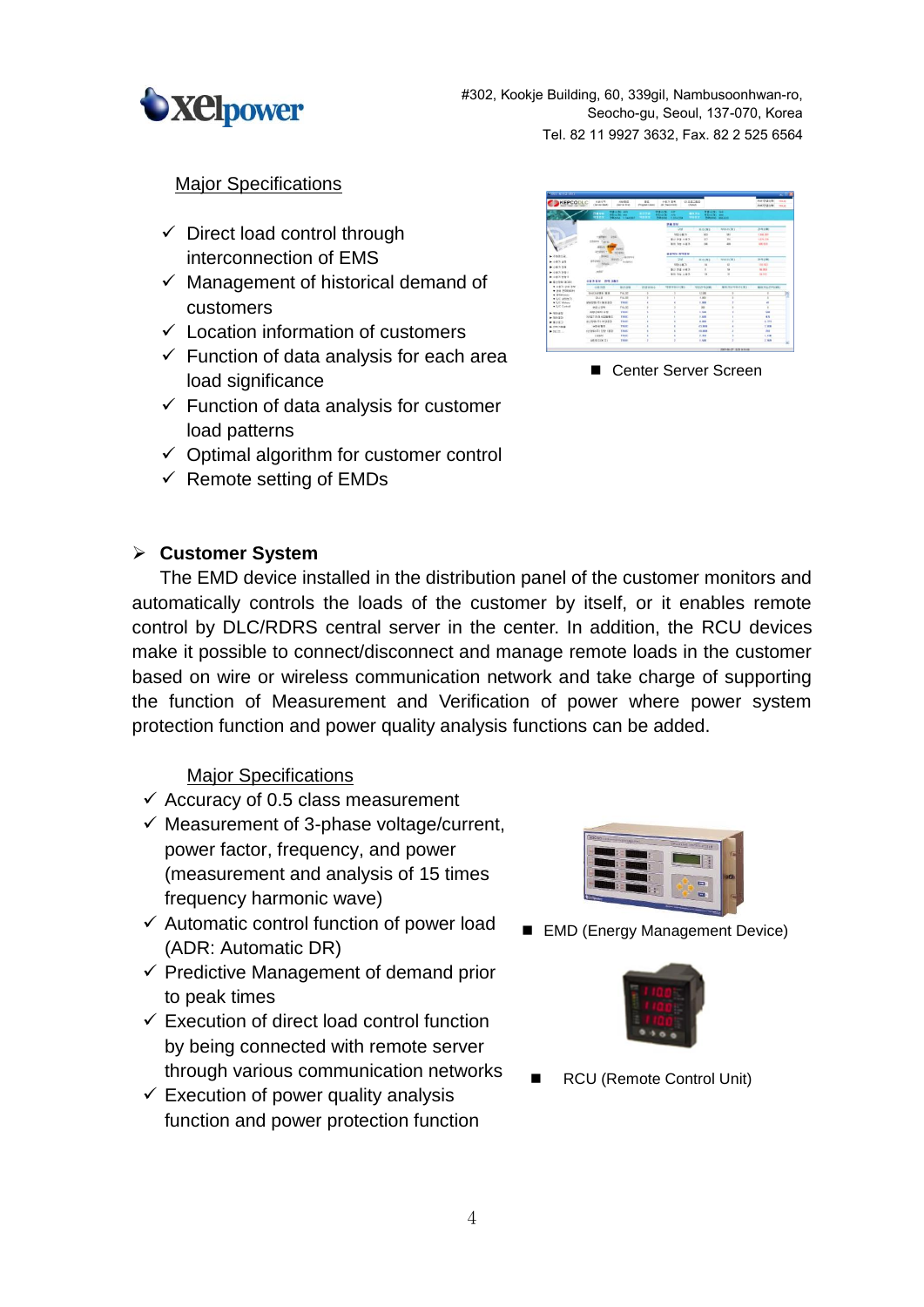

### **III. Economic Comparison**

One of major purposes of DLC/RDRS system is to solve your country's power unbalance or mismatch issues, and this system is capable of reducing up to 10% - 20% of your total peak demand power across the nation/region in real time and ADR base. Another purpose of DLC/RDRS is to implement "Incentive based DR" by automatic control of customer loads on normal time for DR operator or power company. It results in saving OPEX of power company in the nation.

The EPC (Engineering, Procurement, and Construction) price of Xelpower DLC/RDRS is proposed to very cost effective according to target country as whole package including engineering, feasibility study, equipment, installation, and operation training.

If you were to choose the conventional existing method such as more construction of thermal power plant by coal, its price reaches USD 2 bil., including desulfurization, denitration & ash treatment system. It would be three to six times more expensive than DLC/RDRS. In comparison with the construction of nuclear power plant, its price would be 20 times expensive. Moreover it takes 3 to10 years until commercial operation as for construction of power plant. However, based on your situation, DLC/RDRS can take less than 1 year before commercial operation from your purchase order.

#### **IV. Future**

Recently, the role of Economical and Reliable Demand Response programs in Smart Grid has become very important to diminish  $CO<sup>2</sup>$  emissions from electricity sector, to decrease the market price of electricity, to reduce the customer bill, and to increase the power system security. The conventional load management system is evolving into the economical demand response scheme by combining ICT technologies, smart meter technologies, and other smart grid technologies. It is expected that the demand response will play a crucial role for the implementation of smart grid. Conventional demand control is introduced and operated for the purpose of securing the power system security by managing the peak demand. However, the future demand management system should be developed to conserve energy by managing the resource during the normal times. In addition, the economic demand response technology will be combined with home automation system, building automation system (BAS), advanced metering infrastructure (AMI), and various pricing options to maximize electricity energy usage optimization.

Xelpower's energy management solution can be easily expanded to the next green energy solution including innovative solutions such as effective and efficient demand response functions, integrating with the AMI system, home and building automation system, and the smart grid system.